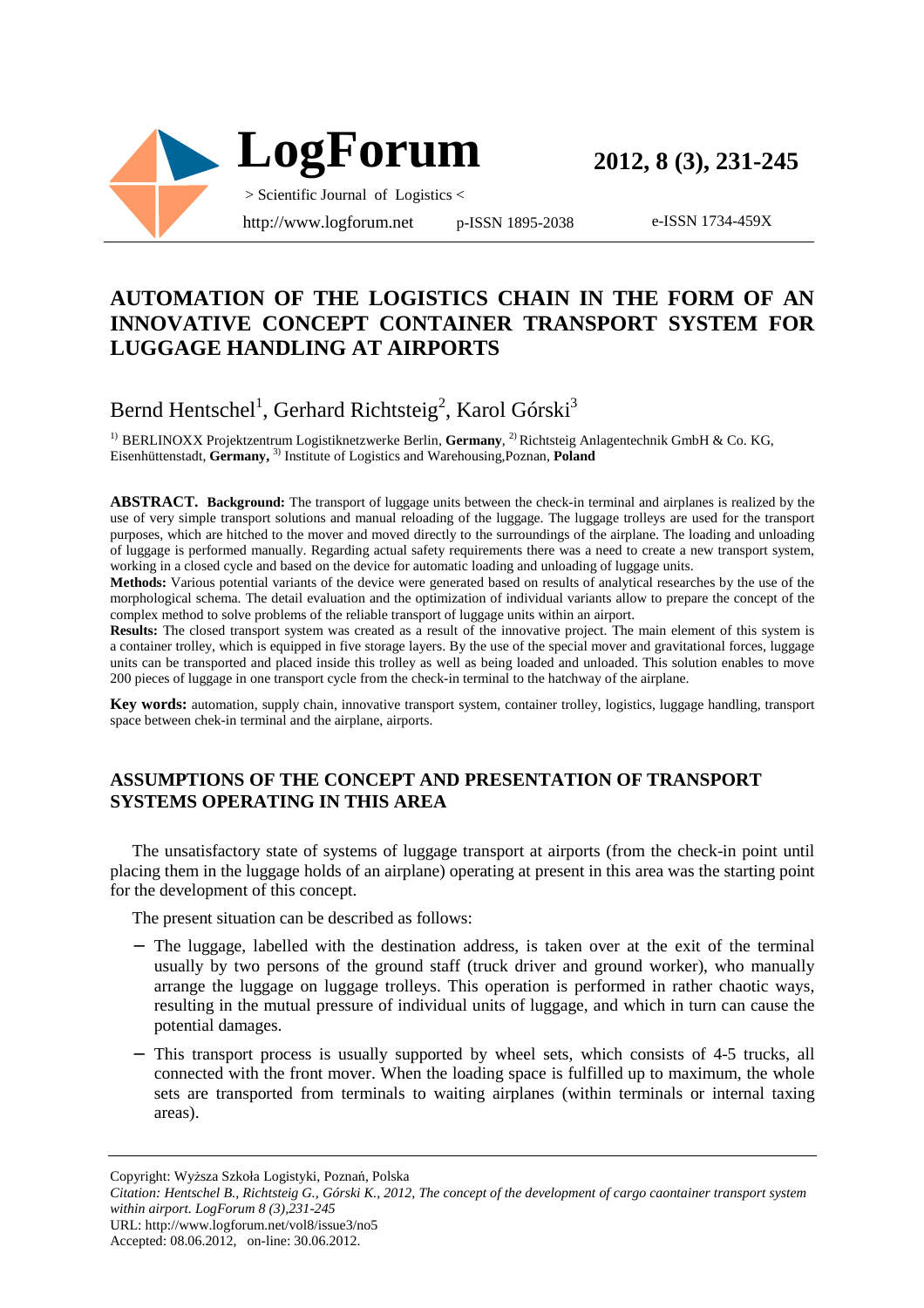- − After reaching the airplane luggage hutch area, the luggage units are manually located (or rather thrown) on the conveyor belt. Then they are moved by the conveyor to the airplane hutch and placed within cargo space of the airplane. Usually this operation is conducted by two persons of the ground staff (driver and manual worker).
- − Developments trends, observed currently in this field, aim to the change of characteristics of the physical load performed by workers employed in this area and lead to create and develop concepts of high mechanized luggage handling systems, operating within airport areas.
- − Concepts of the use of luggage containers are one of postulated variants in this area. The use of luggage containers are expected to be implemented within big airports, where luggage units are reloaded within loading spaces of very big transport airplanes and warehouses used as the prestorage of the luggage prior to the departure or in the buffer zones.
- − The concepts proposed by innovation departments of companies "Lödige Industries" (www.loedige.com) and Projektlogistik GmbH (www.projektlogistik-gmbh.com) are ones of already introduced to the practice in this field. The company group Grenzebach (together with its departments "Airport" www.grenzebach.com) is another leading competitor in this field.

Lödige company developed and implemented the concept of LSYS Putter, intended for mechanical loading and unloading of luggage containers, along with the function of taking the luggage units on conveyor belts.



 Fig. 1. Solution LSYS Putter by Lödige company Rys. 1. Rozwiązanie LSYS Putter firmy Lödige

Projektlogistik company developed the concept based on the solution called "Zero-G-Loader". This solution is concentrated on the loading and unloading of individual transport trolleys.



 Fig. 2. The mechanized transport trolley. This solution was developed only until the prototype stage. Rys. 2. Zmechanizowany wózek transportowy. Rozwiązanie to nie wyszło poza fazę wykonania prototypu doświadczalnego.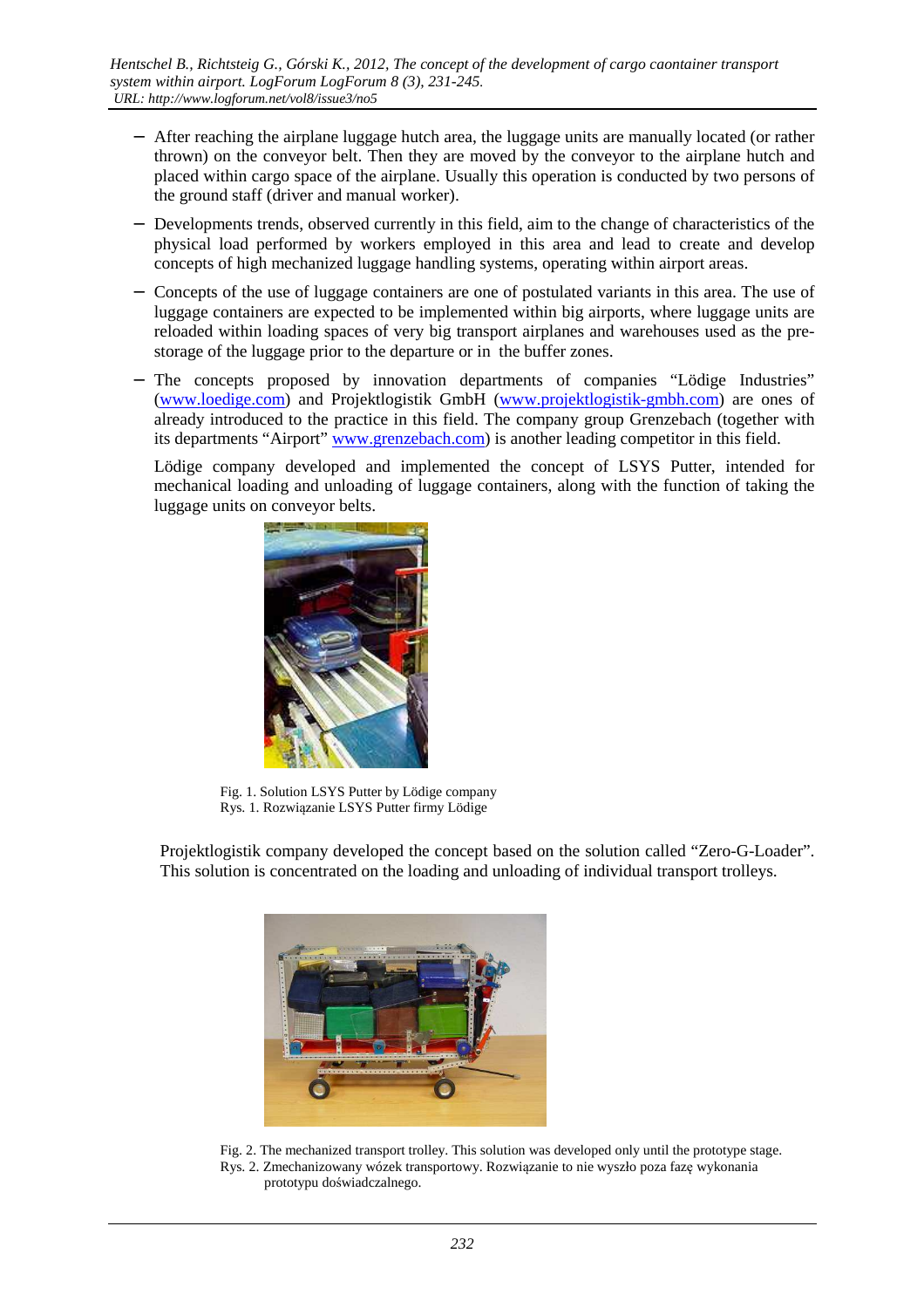−Grenzebach company specializes in the field of loading and unloading of luggage containers. It prefers the simple, uncomplicated spilling of containers onto operating surfaces of conveyors.

 The Danish company PowerStow A/S (www.powerstow.com) should be placed among the leading dynamic operators and specialists in the field of luggage handling within airports, thanks to its innovative solution of luggage units transport automation, called RampSnake. The RampSnake solution creates the essential coupling point with already existing solutions, which are used in the area of transport support of airports, especially within InterAirport in Monachium. This feature makes this solution an important and significant one.



Fig. 3.RampSnake in use (in coupling point: airplane and roll conveyor)

Rys. 3. RampSnake w użyciu (w punkcie sprzężenia: samolot w kontakcie operacyjnym z przenośnikiem rolkowym)

Other leading producers of this type of solutions operate on American market, among others: JBT AeroTech Corporation, Ground Support Servie Cart Corporation, Spokane Industries and others. JBT company already introduced the RampSnake solution to the practice as an effective transport system. It should be stated, that main selected solutions (expect this of Projektlogistik GmbH) were already patented.

Based on the pre-researches, conducted in the cooperation with specialists from selected airports (mainly Schönefeld as well as Tegel), it was concluded, that the desired solution should fulfill the following conditions:

- − The possibility of the mechanical acceptance of luggage units at the exit of the check-in terminal without the physical handling by ground staff.
- − The possibility of the luggage inspection with respect to its destination (there is a requirement of no mistakes with respect to the assignment of luggage units to their final destination). The external control at the end point of the conveyor at the exit from the terminal building is the preferred one.
- − The possibility of the transport of the whole luggage (all luggage units) in one transfer operation between the terminal and the loading space of the airplane.
- − The possibility of mechanical/automatic transfer of luggage units from transport trolleys to the device of Rampsnake type or of other type of the luggage transport device under condition that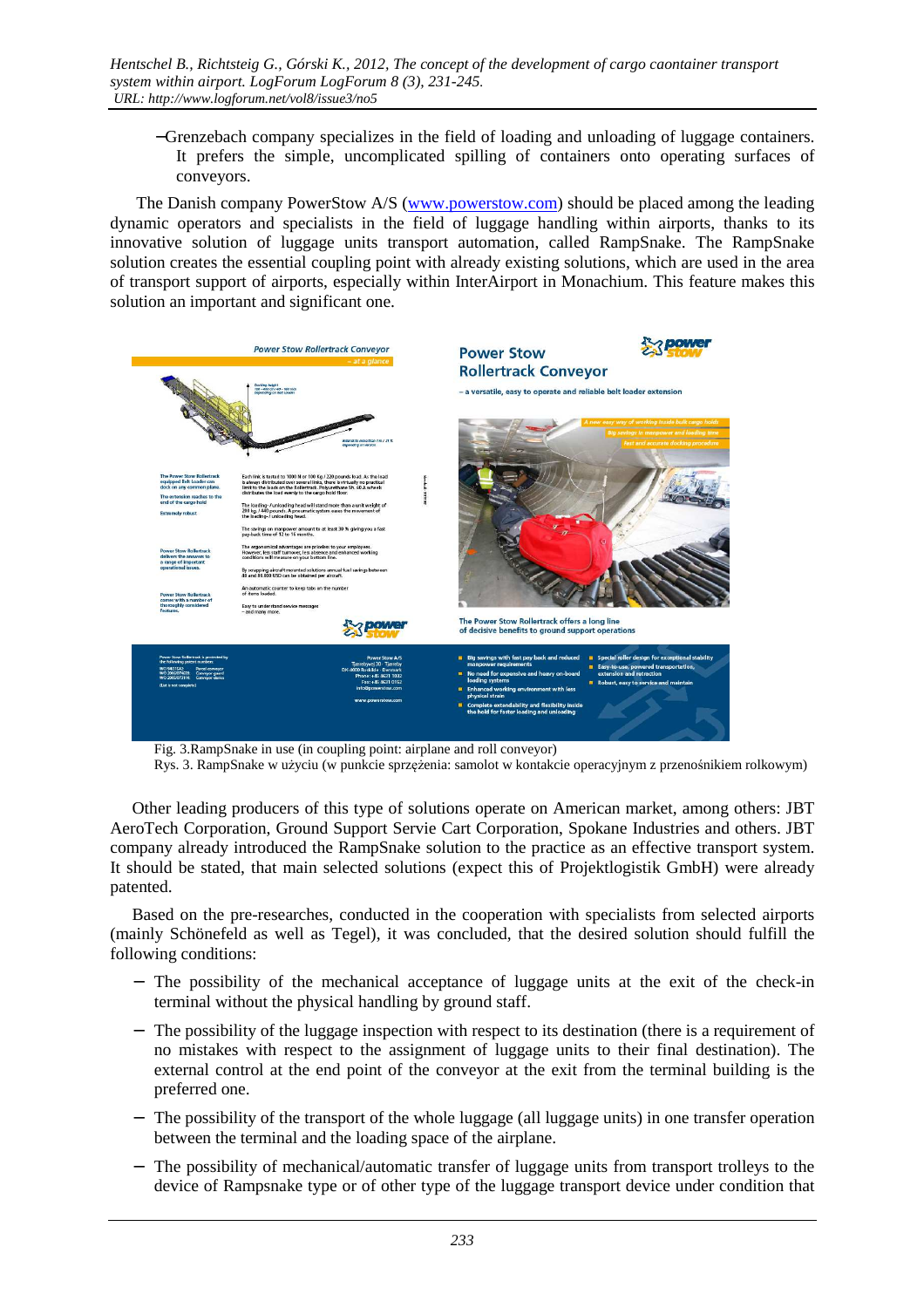the physical work of the ground staff will be eliminated or highly limited or the ergonomics of this work will be significantly improved.

The above-mentioned criteria determine the success of the research works concerning the devices for mechanical/automatic transport of luggage units and they are an indispensable part of innovations in this field, especially under condition of existing competition.

#### **THE PATENT EXAMINATION**

The patent examination was conducted by the use of DepatisNET system. This analysis was focus on the following expressions:

- − Baggagehandling AND Systeme
- − Handling AND Freight AND Container
- − Front AND Loading AND Baggage
- − Transportation AND Baggage
- − Transportation AND Luggage
- − Baggage AND Security
- − Airport AND Transportation
- − Ground AND Transportation AND System
- − Container AND System AND Airport
- − Airport AND Container
- − Airport AND Baggage

No patent rights similar to devices of this project were found during the patent examination. Regardless of that, it was recommended to obtain the opinion of the patent attorney, who will determine the patent rights and conduct necessary additional analysis.

To protect the patent rights, the application was sent on 8th Sept. 2011 to the Office for Patent Protection Kietzmann, Vosseberg, with request to set the patent rights for above-mentioned prototype and its protection as an utility model. The protection of the utility model was legally set on 29th Sept. 2011 and registered under the No 20 2011 105 486.5. The patent application concerning the luggage units transport system in airports was registered under No 10 2011 112 898.8 in German Office of Patents and Utility Models on 29th Sept. 2011 and at present waits for the final decision.

#### **THE GEOMETRY OF LUGGAGE UNITS AND THE KIND OF BUILDING MATERIAL**

The following conclusions can be provided based on the analysis of the geometry of luggage units:

- − The transported luggage units are of various geometry as well as of various hardness of building material, therefore they have various durability.
- − The maximal weight of the transported suitcase is usually app. 20 kg, but there are many situations that there are suitcases of higher weight up to 30 kg (passenders usually accept such situations and without problems pay the additional manipulation charges).
- − The relations of dimensions (length x width x height) range from minimal dimensions 20 x 20 x 20 cm up to size level of 70 x 28 60 cm for big suitcases in form of hard cuboids or soft travel bags.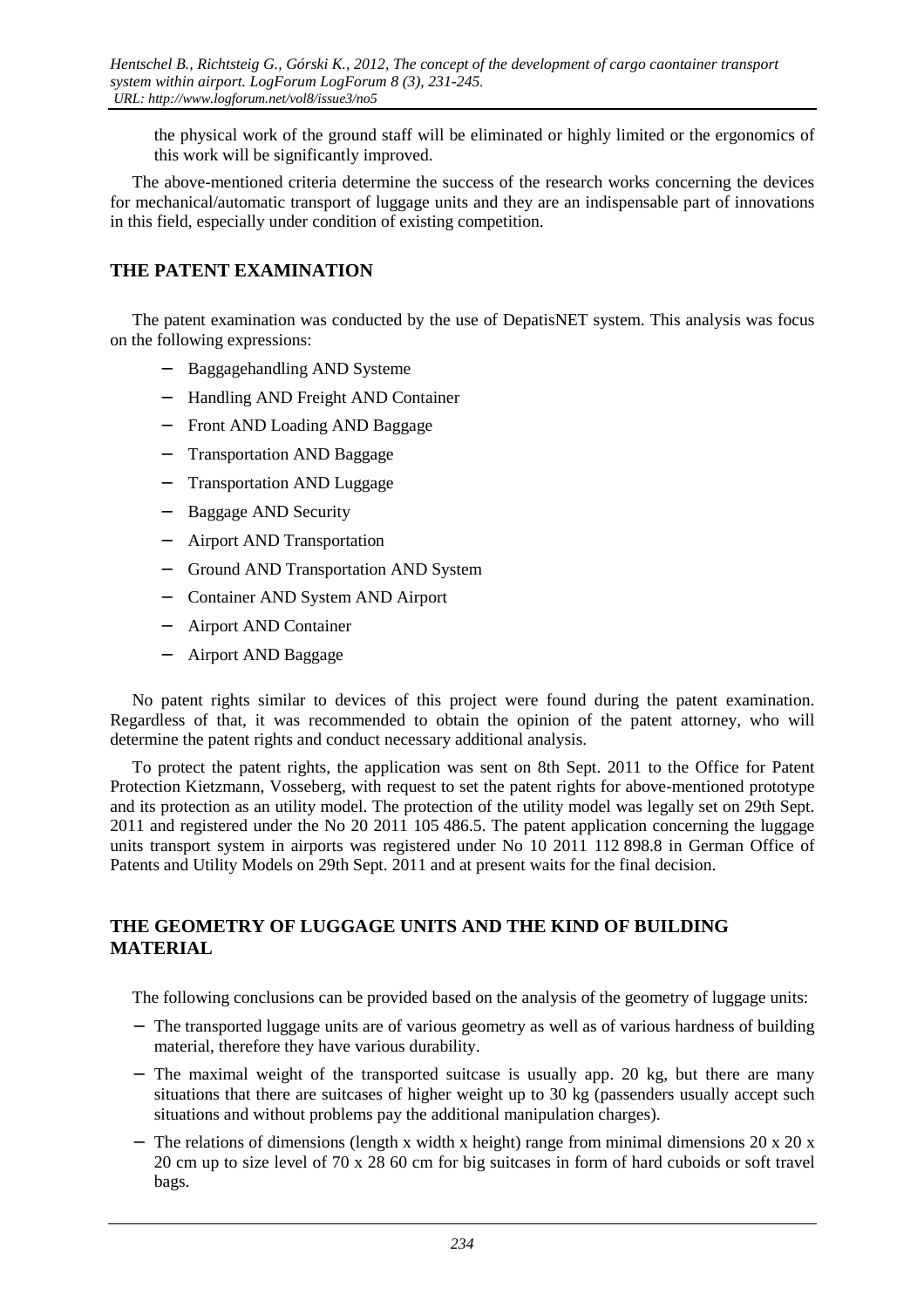- − The hardness and the kind of building materials of luggage units range from textile bags (susceptible to crashing) to suitcases made of the leather or its imitations (partially susceptible to crashing), travel and sport bags (susceptible to crashing) and suitcases and other units made of inflexible materials (metal, plastics - not susceptible to crashing).
- − There is a problem of various types of safety belts (of various clamp strength) individually applied in case of almost all types of luggage units. Especially the belts of loose clamp strength can cause problems during the implementation of the automation of the transport within airports (falling off such belts can cause very danger situation of hooking, catching, etc.).

#### **LOGISTIC PROCESSES OCCURRING IN THE TRANSPORT AREA BETWEEN THE TERMINAL BUILDING AND THE AIRPLANE, PERFORMED BY THE SET OF TRANSPORT TROLLEYS**

The following conditions must be fulfil by all devices of the airport transport system operating between the starting point of the transfer of the luggage unit from the belt conveyor, located in airport terminal to the final point within the luggage space of the airplane:

- − The possibility of the reliable and collision-free coupling of elements of mobile transport system with the internal belt conveyor at the point of its exit from the wall of the airport terminal.
- − The possibility of the immediate inspection of luggage units with respect to their assignment to the final destinations (the inspection of individual luggage units or in future, remote verification of the given destination by the use of the radio-frequency identification system (RFID) together with the return of the incorrectly assigned luggage units by the transfer of such units from external zone onto the elements on the transport system, operating between the airplane and the terminal (such kind of the inspection was not possible so far in presently used transport systems)).
- − After the verification of the assignment of the luggage unit to the given destination, there is a possibility to transfer standing suitcases and bags onto the devices of the internal transport system and to assign them the location within the internal waiting interoperetional zone.
- − The determined number of luggage units can be transported depending on the given system. The required transport efficiency of individual systems are presented below (based on data of Frankfurt (Main) airport:

The typical types of airplanes with the manual loading of the luggage:

B737 version 300 - 800

B757 version 200 + 300

A319, A320/A321 (partially manual loading, depending on airlines)

TU154, ATR42 + 72 Cargo

The share of airplanes with the manual loading of the luggage in total number of loadings is about 30% (B737, B757, A319) or even 40%, taking into consideration such types of airplanes like MD80, Embraer, etc.

The average quantity of luggage units is:

 $B738 =$ approx. 160 pieces

 $B752$  = approx. 180 pieces

 $B753$  = approx. 200 pieces.

The ULD type devices are used in case of bigger types of airplanes (B747, A340 and bigger).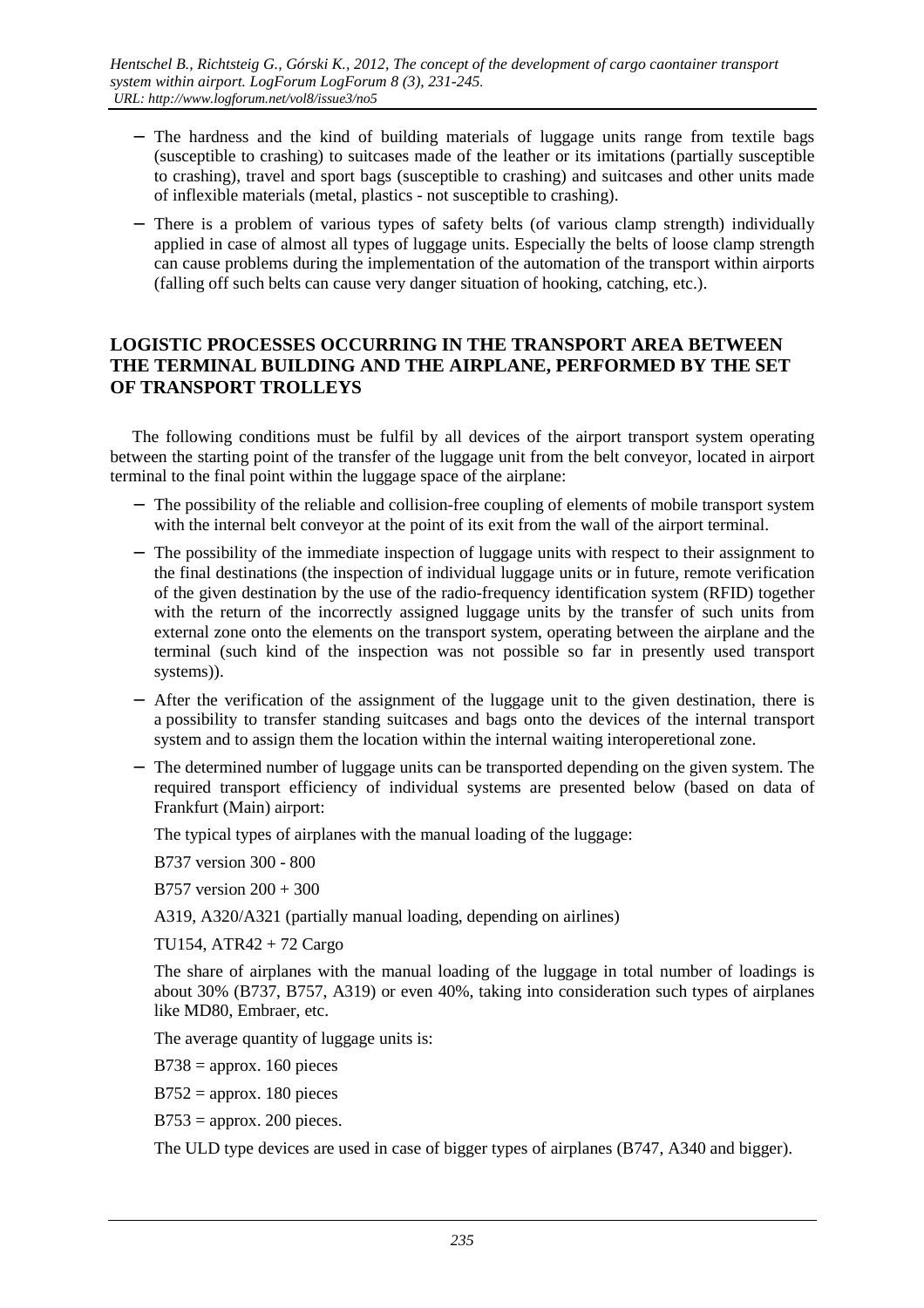The decrease of transport cycles between the terminal and the airplane is the preferable goal in this case.

- − The possibility of trolley transport (by the use of a mover of with the own drive) within the surroundings of a hatchway of the airplane, where the belt conveyors or RampSnake type devices are used. It allows the reliable coupling of distant points of both systems and the mechanical transfer of luggage units on the conveyor belt. There is no need for another verification of suitcases in respect of their proper destination. The driver of the transport set is the last control instance to exclude possible mistakes.
- − The possibility of the extension of elements of each system as well as to repeat the transport operations.

#### **THE PRESENTATION OF VARIANTS BY THE USE OF THE MORPHOLOGICAL SCHEMA**

The morphological schema was created at the stage of study researches to describe the specific requirements of individual solutions of the transport between the terminal building and the storage spaces of the airplane. It allows to identify individual, technically workable variants of handling and transport devices.

The description of components of this schema is presented in the table 1, where six basic variants of the solution are distinguished. It was created based on consultations with specialists, who work at the airport Schönefeld as well as on the specialist knowledge, provided by the international company Vanderlande Industries. The prepared internal evaluation matrix allows the evaluation of factors with respect to their importance and significance. Based on it, two variants of the significant importance for proposed solutions were selected.

| <b>Function</b>                                                                                                                            | <b>Solution 1</b> | <b>Solution 2</b> | <b>Solution 3</b> | <b>Solution 4</b> | <b>Solution 5</b> | <b>Solution 6</b> |  |  |  |
|--------------------------------------------------------------------------------------------------------------------------------------------|-------------------|-------------------|-------------------|-------------------|-------------------|-------------------|--|--|--|
| Acceptance from                                                                                                                            | transfer directly | manual            | separate          | direct transfer   | external          |                   |  |  |  |
| conveyor belt and                                                                                                                          | on the roller-    | handling          | extendable        | by the gravity    | manipulator       |                   |  |  |  |
| transfer to con-                                                                                                                           | band device       |                   | device            | usage             | at the access     |                   |  |  |  |
| tainer trolley F1                                                                                                                          |                   |                   |                   |                   | belt              |                   |  |  |  |
| internal transport                                                                                                                         | driven conveyor   | roller band       | friction band     | roller band       | manual            | free              |  |  |  |
| solution in con-                                                                                                                           | belt              |                   | with side drive   | with side         | handling by       | running           |  |  |  |
| tainer trolley F2                                                                                                                          |                   |                   |                   | unloading         | ground staff      | roller cart       |  |  |  |
| storage in con-                                                                                                                            | single deck       | multiple deck     | multiple deck of  |                   |                   |                   |  |  |  |
| tainer trolley F3                                                                                                                          |                   | of fix height     | various height    |                   |                   |                   |  |  |  |
| (horizontally)                                                                                                                             |                   |                   |                   |                   |                   |                   |  |  |  |
| identification of                                                                                                                          | label scanning    | RFID-             | manual            |                   |                   |                   |  |  |  |
| luggage at the                                                                                                                             | at reloading      | identification    | inspection by     |                   |                   |                   |  |  |  |
| transfer point                                                                                                                             | point             |                   | ground staff      |                   |                   |                   |  |  |  |
| unloading of                                                                                                                               | direct transfer   | manual            | extendable        | external          | free-running      |                   |  |  |  |
| luggage on the                                                                                                                             | on transport      | handling          | allocating        | manipulator       | roller cart       |                   |  |  |  |
| external conveyor                                                                                                                          | conveyor,         |                   | device driven by  | on conveyor       |                   |                   |  |  |  |
| belt F <sub>5</sub>                                                                                                                        | driven by motor   |                   | motor             | belt              |                   |                   |  |  |  |
| drive type F6                                                                                                                              | external towing   | own petrol        | own battery       |                   |                   |                   |  |  |  |
|                                                                                                                                            | vehicle           | motor             | motor             |                   |                   |                   |  |  |  |
| construction type of                                                                                                                       | connected         | flexible          | solid             |                   |                   |                   |  |  |  |
| airport con-tainer                                                                                                                         | individual        | "Snake"           | construction      |                   |                   |                   |  |  |  |
| trolley F7                                                                                                                                 | trailers          | construction      |                   |                   |                   |                   |  |  |  |
| F1/L1 - F2/L2 -F3/L3 - F4/L1 - F5/L1 - F6/L3 - F7/L2<br>Variant 1:                                                                         |                   |                   |                   |                   |                   |                   |  |  |  |
| Variant 2: F1/L4 - F2/L2 - F3 /L3 -F4/L2 -F5/L1 - F6/L3 - F7/L2                                                                            |                   |                   |                   |                   |                   |                   |  |  |  |
| Variant 3: F1/L1 - F2/L3 - F3/L2 - F4/L1 - F5/L1 - F6/L3 - F7/L2                                                                           |                   |                   |                   |                   |                   |                   |  |  |  |
| F1/L1 - F2/L3 - F3/L2 - F4/L2 - F5/L1 - F6/L3 - F7/L2<br>Variant 4:<br>F1/L4 - F2/L6 - F3/L3 - F4/L1 - F5/L5 - F6/L3 - F7/L3<br>Variant 5: |                   |                   |                   |                   |                   |                   |  |  |  |
| Variant 6: F1/L4 - F2/L6 - F3/L3 - F4/L1 - F5/L5 - F6/L3 - F7/L3 - preferable target variant                                               |                   |                   |                   |                   |                   |                   |  |  |  |

Table 1. The morphological schema of variants' description Tabela 1. Morfologiczny schemat dla opisu wariantów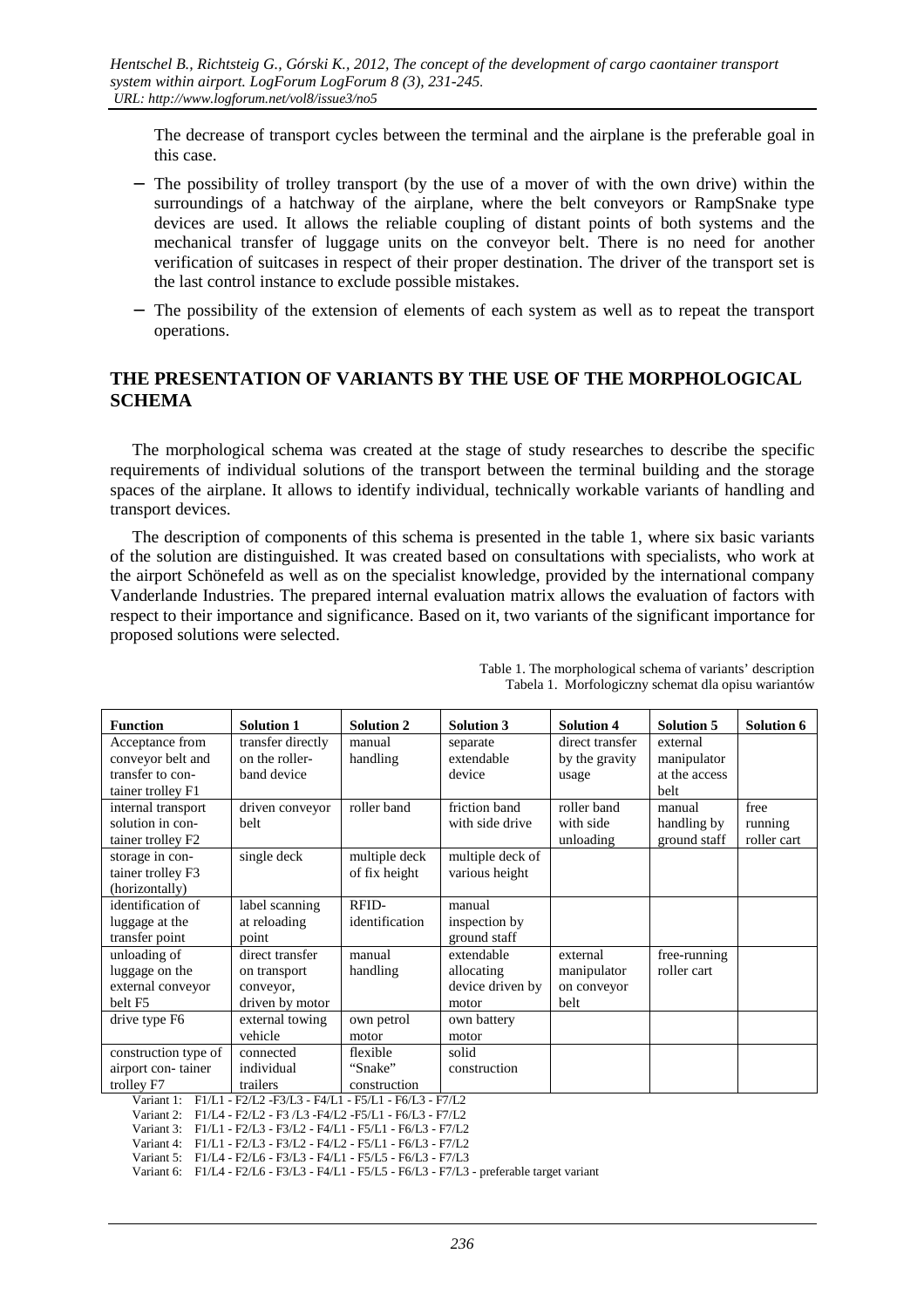*Hentschel B., Richtsteig G., Górski K., 2012, The concept of the development of cargo caontainer transport system within airport. LogForum LogForum 8 (3), 231-245. URL: http://www.logforum.net/vol8/issue3/no5* 

The two from above-mentioned variants were selected and put to the further analysis, i.e.:

Morphological variant 1

Morphological variant 6

AT the beginning, the morphological schema included also the variant, represented by the conveyor, equipped in transport band using the static friction. The development of this variant was not continued due to the technical problems in the concept phase of this research. These problems were connected with the necessity of the implementation of the additional tilting device to enable positioning of units on side storage locations. The conducted researches and analysis indicated the variant 6, as the most promising one to be implemented in the form of the innovation project. This solution was also recommended by prominent experts in the field of the internal transport, i.a. Karl-Heinz Dullinger (long-term president of Vanderlande Industries) and Ing. Leichtweiß from Lödige Industries company.

| <b>Function</b>                                                  | <b>Solution 1</b>                  | <b>Solution 2</b> | <b>Solution 3</b>            | <b>Solution 4</b> | <b>Solution 5</b> | <b>Solution 6</b>  |  |  |
|------------------------------------------------------------------|------------------------------------|-------------------|------------------------------|-------------------|-------------------|--------------------|--|--|
| Acceptance from                                                  | transfer                           | manual            | separate                     | direct transfer   | external          |                    |  |  |
| conveyor belt and                                                | directly on the                    | handling          | extendable                   | by the gravity    | manipulator at    |                    |  |  |
| transfer to con-                                                 | roller-band                        |                   | device                       | usage             | the access belt   |                    |  |  |
| tainer trolley F1                                                | device                             |                   |                              |                   |                   |                    |  |  |
| internal transport                                               | driven                             | roller band       | friction band                | roller band with  | manual            | free running       |  |  |
| solution in con-                                                 | conveyor belt                      |                   | with side                    | side unloading    | handling by       | roller cart $\sim$ |  |  |
| tainer trolley F2                                                |                                    |                   | drive                        |                   | ground staff      |                    |  |  |
| storage in con-                                                  | single deck                        | multiple deck     | multiple deck                |                   |                   |                    |  |  |
| tainer trolley F3                                                |                                    | of fix height     | of various                   |                   |                   |                    |  |  |
| (horizontally)                                                   |                                    |                   | $\overline{\text{height}}$ - |                   |                   |                    |  |  |
| identification of                                                | label scanning                     | $RFD$ .           | manual                       |                   |                   |                    |  |  |
| luggage at the                                                   |                                    | -identification   | inspection by                |                   |                   |                    |  |  |
| transfer point                                                   | سيب                                |                   | ground staff                 |                   |                   |                    |  |  |
| unloading of                                                     | direct transfer                    | manual            | extendable                   | external          | free-running      |                    |  |  |
| luggage on the                                                   | on transport                       | handling          | -allocating                  | manipulator on    | roller cart       |                    |  |  |
| external conveyor                                                | $\overrightarrow{\text{conveyor}}$ |                   | device driven                | conveyor belt     |                   |                    |  |  |
| belt F5                                                          | driven by                          |                   | by motor                     |                   |                   |                    |  |  |
|                                                                  | motor                              |                   |                              |                   |                   |                    |  |  |
| drive type F6                                                    | external                           | own petrol        | <b>Own</b> battery           |                   |                   |                    |  |  |
|                                                                  | towing                             | motor             | <b>TROTOL</b>                |                   |                   |                    |  |  |
|                                                                  | vehicle                            |                   |                              |                   |                   |                    |  |  |
| construction type                                                | connected                          | flexible          | solid                        |                   |                   |                    |  |  |
| of airport con-                                                  | individual                         | "Snake"           | construction                 |                   |                   |                    |  |  |
| tainer trolley F7                                                | trailers                           | construction      |                              |                   |                   |                    |  |  |
| Variant 1: F1/L1 - F2/L2 - F3/L3 - F4/L1 - F5/L1 - F6/L3 - F7/L2 |                                    |                   |                              |                   |                   |                    |  |  |

Table 2. Analysis of the morphological schema of variants' description Tabela 2. Analiza morfologicznego schematu dla opisu wariantów

Variant 2: F1/L4 - F2/L2 - F3 /L3 -F4/L2 -F5/L1 - F6/L3 - F7/L2 Variant 3: F1/L1 - F2/L3 - F3/L2 - F4/L1 - F5/L1 - F6/L3 - F7/L2

Variant 4: F1/L1 - F2/L3 - F3/L2 - F4/L2 - F5/L1 - F6/L3 - F7/L2

Variant 5: F1/L4 - F2/L6 - F3/L3 - F4/L1 - F5/L5 - F6/L3 - F7/L3

Variant 6: F1/L4 - F2/L6 - F3/L3 - F4/L1 - F5/L5 - F6/L3 - F7/L3 - preferable target variant

Both solutions (variants 1 and 6) will be presented below in the form of the project, but the main focus is put on the realisation of the variant 6 (in agreement with common opinion of experts in the area of the airport transport logistics from Schönefeld airport as well as of the market practice of Vanderlande Industries company).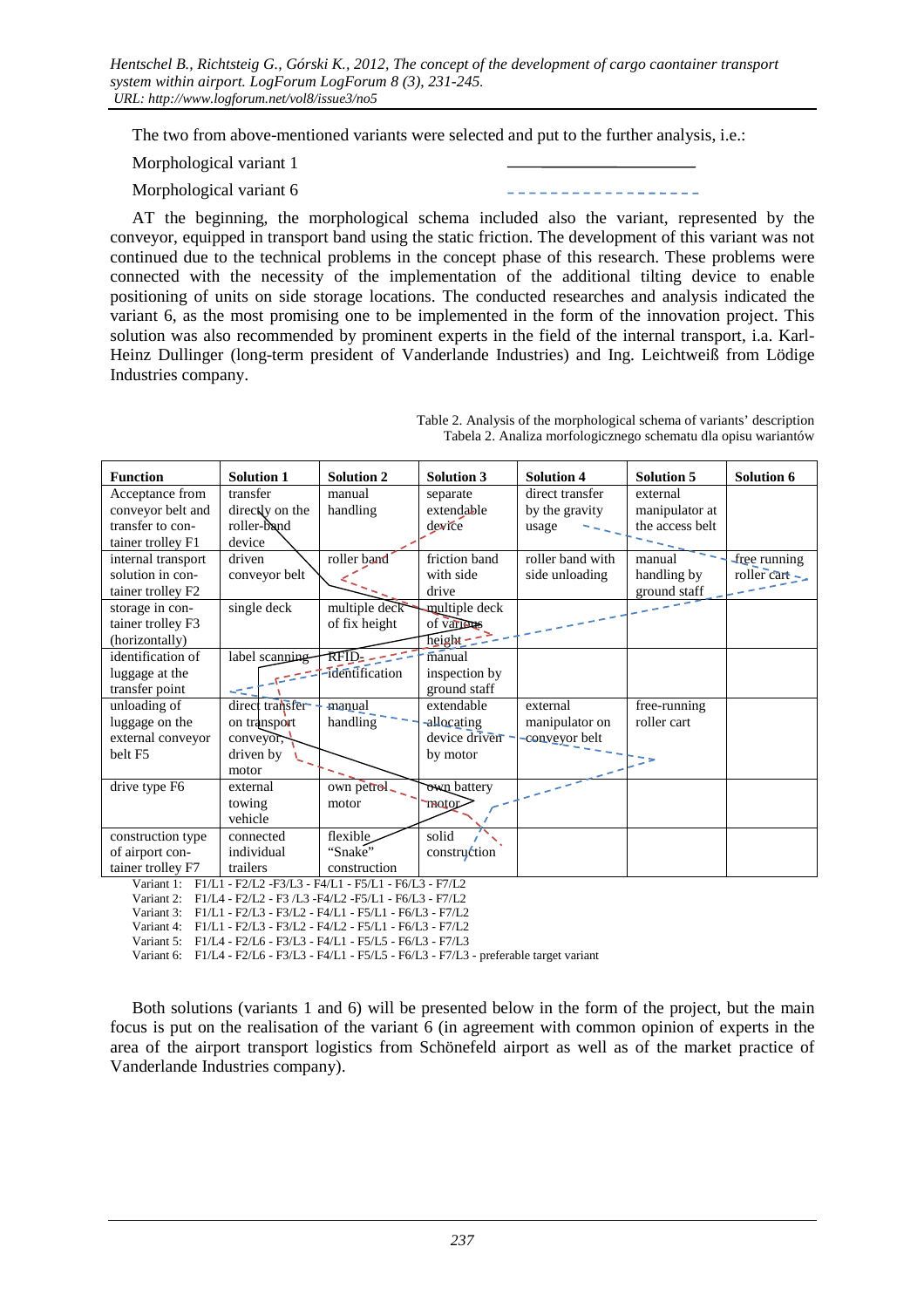#### **THE CONCEPT OF THE PREFERABLE VARIANT**

The project conditions for the variants, which obtained the recommendation of potential users, are presented below.

The concept of the set used for the transport of luggage units is based mainly on a set of a few trolleys or one solid construction. The maximal number of transported suitcases was evaluated on the basis of experimental researches, conducted in the airport in Frankfurt am Main. It is equal to 200 pieces and the number was taken as an assumption to create the project of the transport system for the passenger service in airports.

The transported units were assumed to be delivered in the horizontal position and of maximal dimensions equal to 70 cm x 60 cm (length x width). The designed system must be able to handle also smaller luggage units of dimensions 20 cm x 20 cm.

To support and assure the transport of max. 200 pieces of luggage in one operation cycle, the transport device was equipped in multi-level system of parallel storage areas.

Assuming, that the transport trolley is equipped in 5 storage layers and the maximum loading is 200 pieces, then 40 luggage units must be arranged on each layer. The presumed configuration of the layout of transported luggage units along three parallel lines (working version) and the length of one suitcase equal to 700 mm, determines the total length of transport device to be 9100 mm, having 13 luggage units arranged in one line and on one level (13 x 700 mm). Taking into consideration construction parts of the transport trolley, at this phase of the research, the total length of this trolley was assumed to be 10000 mm.

Both variants, intended to be realized, are presented as Attach. 1 and 2 of this paper.

#### **THE CONSTRUCTION OF THE WHEEL SET OF SNAKE TYPE**



 Fig. 4. The construction of multi-segment wheel set of Snake type purposed for the transport of luggage units Rys. 4. Zasadnicza konstrukcja wieloczłonowego zestawu kołowego typu Snake przeznaczonego do transport jednostek bagażowych

The construction of wheel set of Snake type consists of four carriages, connected with each other. At the beginning of this work, the possibility of creating the one segment vehicle of flexible body was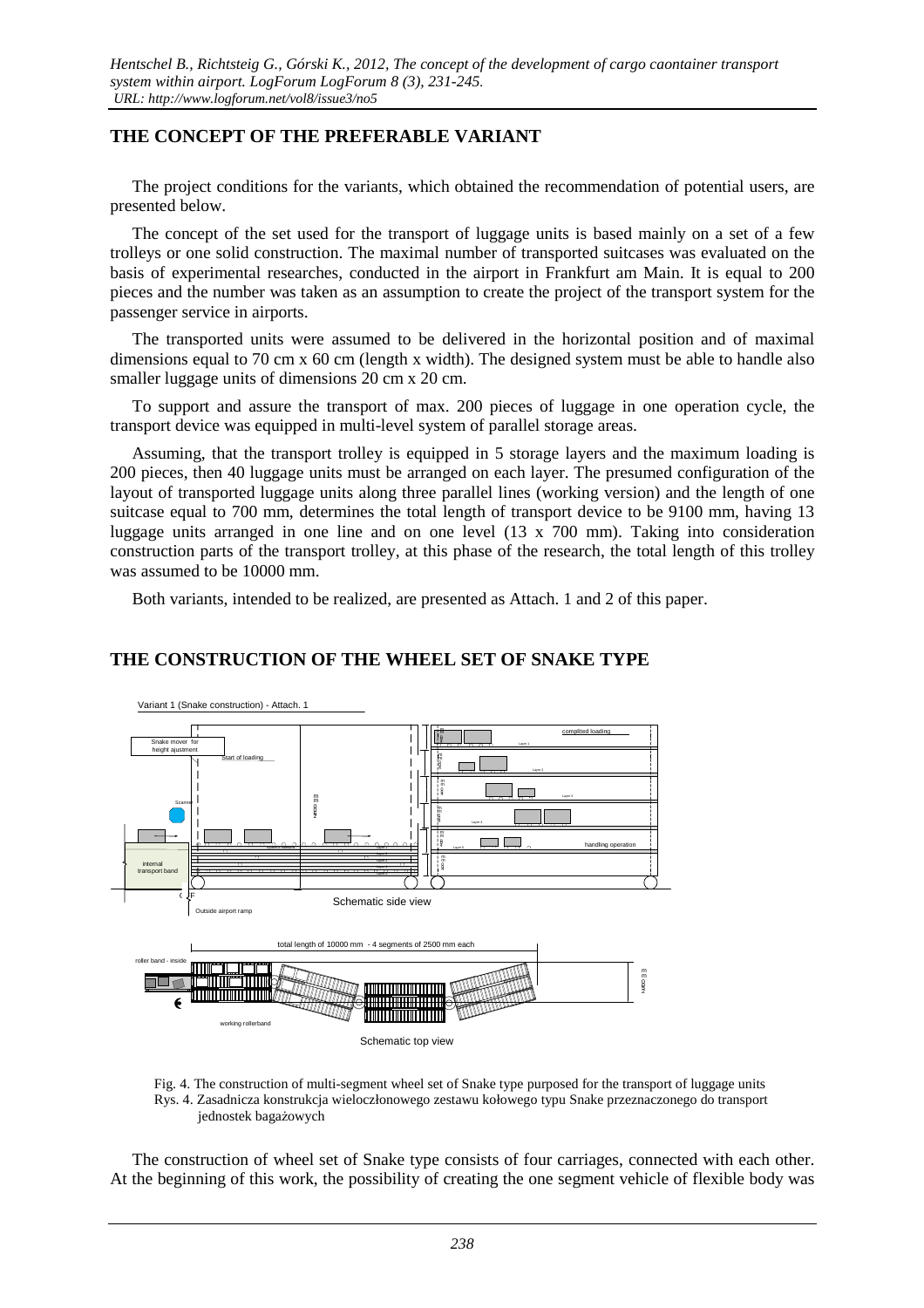taken into consideration. It turned out to be impossible due to technical problems. The biggest problem was the transfer of luggage units from one segment to another one in case the whole device is flexible like a snake.

The segmentation of the set into four separate carriages turned out to be not optimal because of the excessive time needed for handling operations, especially that each carriage had to be handled separately both at the terminal exit and at the hatchway of the airplane. Therefore the continuation of the work on this variant was ceased. Additionally in this solution, there was a necessity to employ two additional workers, which caused extra costs and did not fit to cost reduction condition of this project.

#### **THE CONSTRUCTION OF ONE SEGMENT VEHICLE IN THE FORM OF TRANSPORT CONTAINER**

The concept of one-segment construction in the form of transport container turned out to be the most optimal solution from the economical and technical point of view:

- − It turned out, that it is possible to construct a "container trolley", equipped in three parallel storage flows, within which the luggage units move under gravitational forces over rolls till the hatchway.
- − The construction of the space was adapted to dimensions and geometry of 200 suitcases (luggage load of an airplane of the average size) and equipped in five separately operating storage layers, each of them can be levelled up to the desired height by the snake device (its construction is not yet confirmed).
- − The principle of operation is as follows:
	- − the back of container trolley is placed up to the belt conveyor at the exit of the check-in terminal,
	- − the arrangement of luggage units on the first storage level by gravitational forces until filling in the whole available space. It is available due to slopes of the surfaces inside the trolley where the units are placed.
	- − the snake drive levels the storage layer in the top location of the container space,
	- − all four storage layers are loaded with the luggage units. The storage layers 2-4 are also moved to the top and positioned in the transport configuration,
	- − the fifth storage layer is loaded. Due to the fact, that at each level there are parallel configurated storage layers, each of them should be moved horizontally to allow the loading operation of each storage layer at each of levels. There is still no technical solution of this issue. There is still a need of further consultations with the logistics provider, responsible for luggage transport within the airport.
	- − After loading all 200 suitcases (so the maximal quantity of luggage units) at the exit of checkin terminal onto all 15 storage layers, the special vehicle moves the transport container between the terminal container and the belt conveyor. The task of this conveyor is to move separate suitcases to the hatchway of the airplane.
	- − At this moment, starting from the level 5, the luggage units are moved gravitationally (by the change of the rake of storage layer) on the external belt conveyor (there is still a need to conduct additional researches, due to the fact that belts and safety bands of different type, cause difficulties in free movement of units or even their blockage because of hooking).
	- − After unloading, the storage layer 5 reaches its starting position (the lowest one) and is inactivated. Then, the storage layer 4 moves to the position, which enable the unloading of luggage units and the operation of unloading takes place.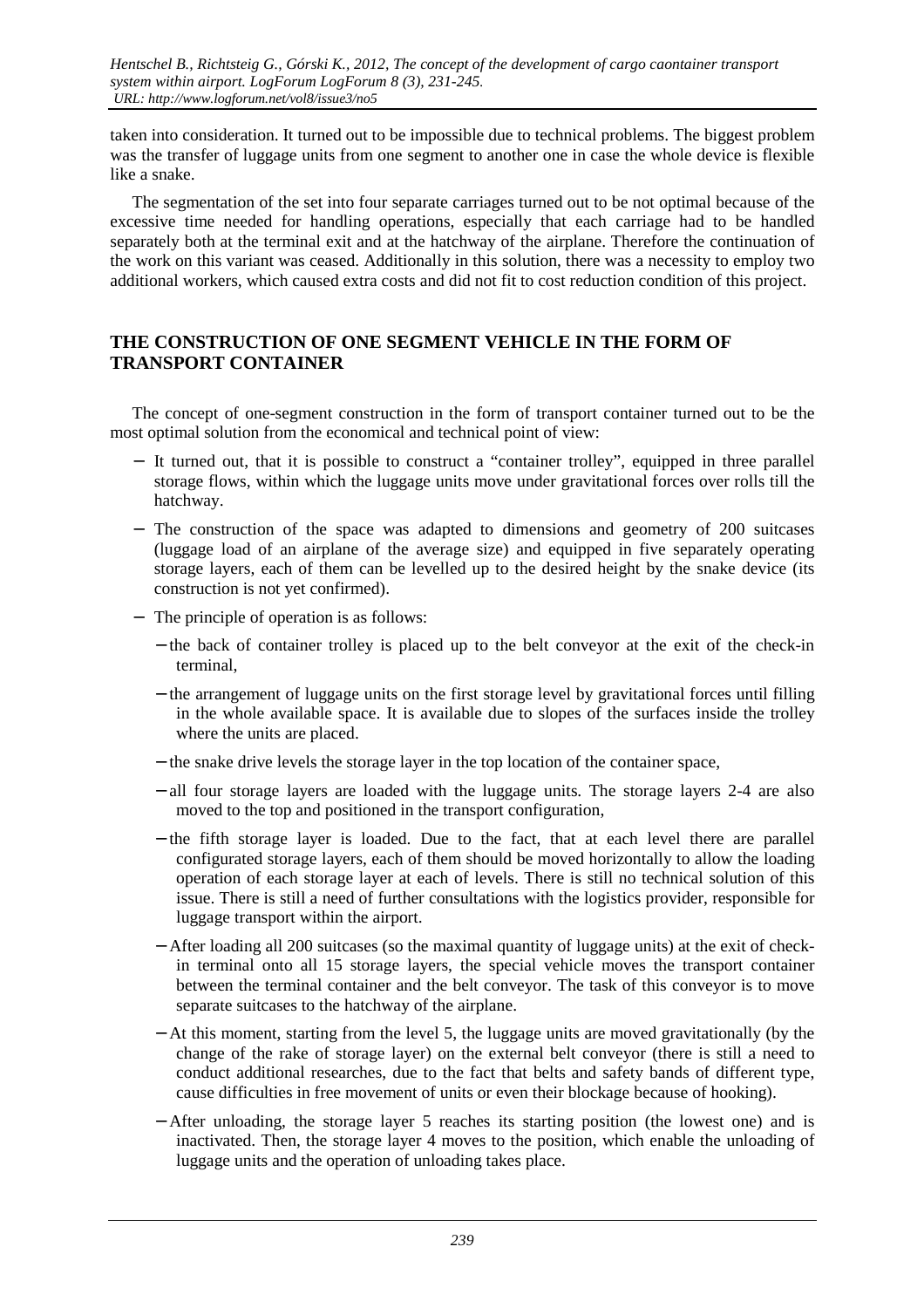- − The above-mentioned operations repeat until the moment of unloading the storage layer 1, which means the return of the device to position "ready for new loading operation". There is also an assumption, that the external belt conveyor (it can be a device of RampSnake type) can change its position and take over suitcases located on the band of conveyor, which is configurated parallel.
- − The operator of the transport system controls the whole time the loading and unloading processes, therefore there is no need for additional workers for reloading of the luggage on the belt conveyor within the check-in terminal or on the external belt conveyor, located within hatchways of the airplane. Therefore it was possible to resign from two additional workers in this investigated variant, especially that the trolley operator inspects all alone the whole process of loading and unloading of luggage units.
- − Each phase of this process is presented at the Figures 5.1-5.3.
- − The construction of the container trolley requires still the detail solution of individual parts of this system:
	- − Each storage layer using the gravitational forces by the implementation of slope, must be additionally equipped in an element, located in the middle, which will compensate the differences in length of individual levels.
	- − It must be the possibility to move individual storage layer vertically by the use of snake gear or other driving system.
	- − It is assumed, that the scanning of luggage units will take place within the check-in terminal (it will secure the conformity of each luggage unit to its destination). The rescanning before the arrangement of luggage units in the loading space of airplanes is taken additionally into consideration, which should ensure 100% reliability of the system with respect to avoid mistakes connected with luggage of travellers.



Conception - Variant 6 (Complete - Construction)

 Fig. 5.1. The transport system of luggage units in airports using the container trolley - during the additional loading Rys. 5.1. System transportu jednostek bagażowych w portach lotniczych przy pomocy wózka kontenerowego w trakcie trwania operacji doładunku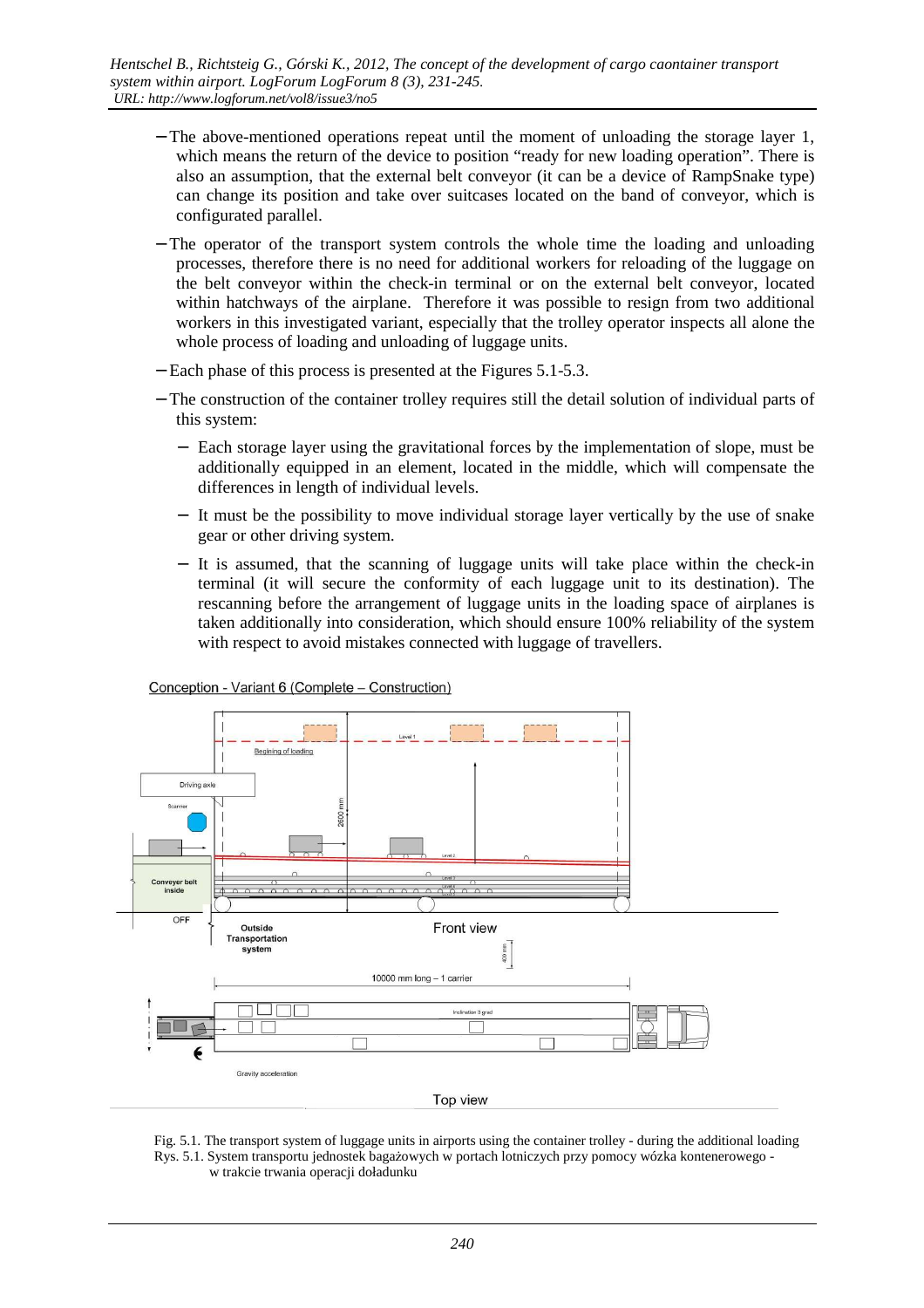

Top view

- Fig. 5.2. The transport system of luggage units in airports using the container trolley after additional loading operation
- Rys. 5.2. System transportu jednostek bagażowych w portach lotniczych przy pomocy wózka kontenerowego w stanie zakończonego doładunku



Conception - Variant 6 (Complete - Construction)

#### Top view

- Fig. 5.3. The transport system of luggage units in airports using the container trolley at the moment of coupling with external belt conveyor, working at the hatchway of an airplane
- Rys. 5.3. System transportu jednostek bagażowych w portach lotniczych przy pomocy wózka kontenerowego w stanie sprzężenia z zewnętrznym przenośnikiem taśmowym, obsługującym wloty do luków bagażowych samolotu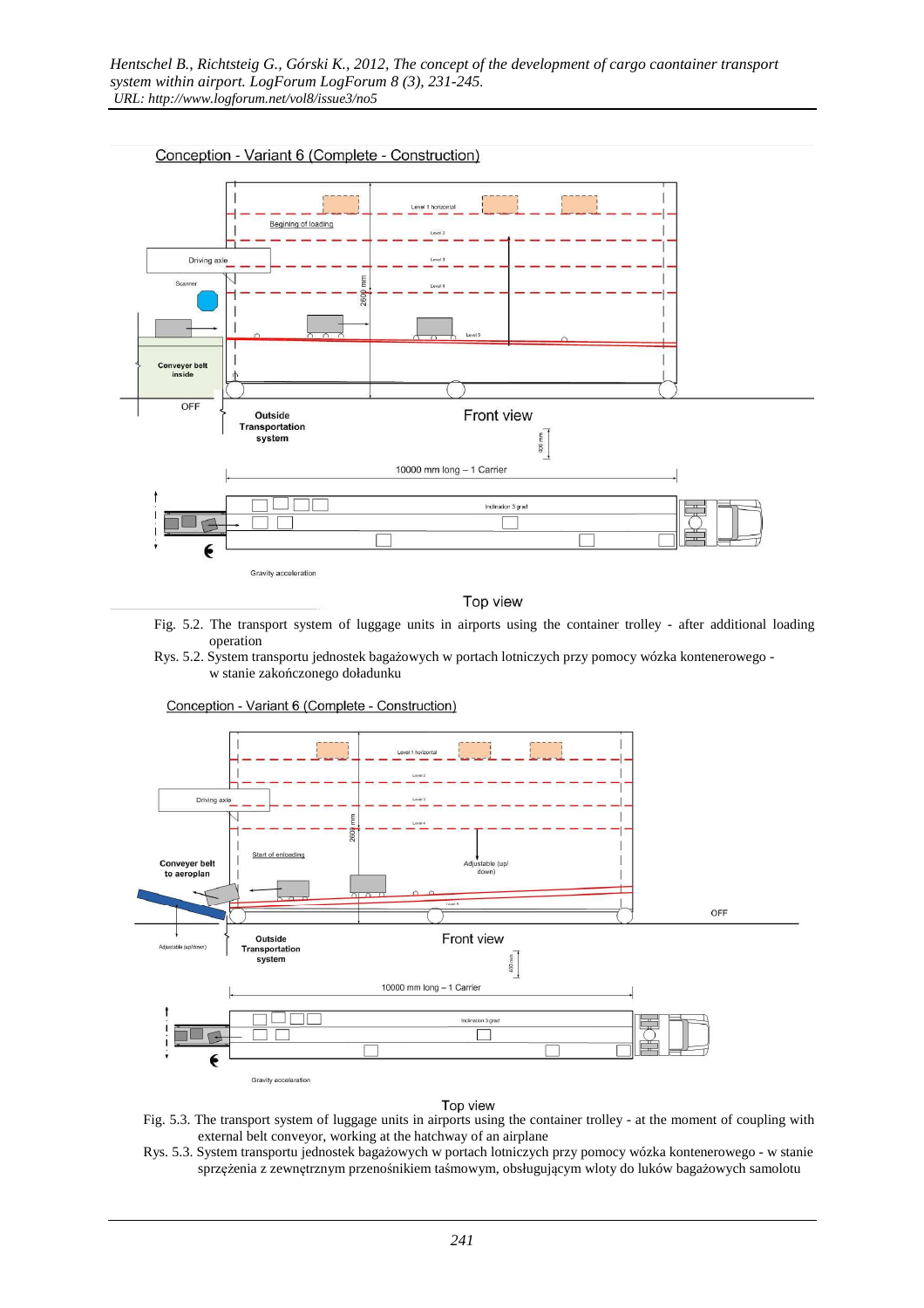− There is still open topic of the selection of the cover of one-segment container trolley as well as its wheel construction and their integration with the undercarriage. The possibility to move separate storage layers lengthwise should be ensured to improve the construction variants of the trolley. It should be possible to extend and fold up lengthwise these layers by lifting and lowering them.



Conception - Variant 6 (Complete – Construction) – Princip of linear expansion

 Fig. 5.4. The schema presenting the possibility to move layers horizontally Rys. 5.4. Schemat obrazujący możliwość przesuwania poziomów w kierunku wzdłużnym

The front view schema of transport system is presented in figure 6, which allows to demonstrate the way how individual layers perform. The geometric dimensions of the system are also presented at this figure:

- − the width is equal to 2700 mm together with additional size of both wheels of the trolley,
- − the height is equal to 2625 mm.

This geometry allows an effective transport of max. 200 luggage units, and therefore the optimal service of airplanes of the average size.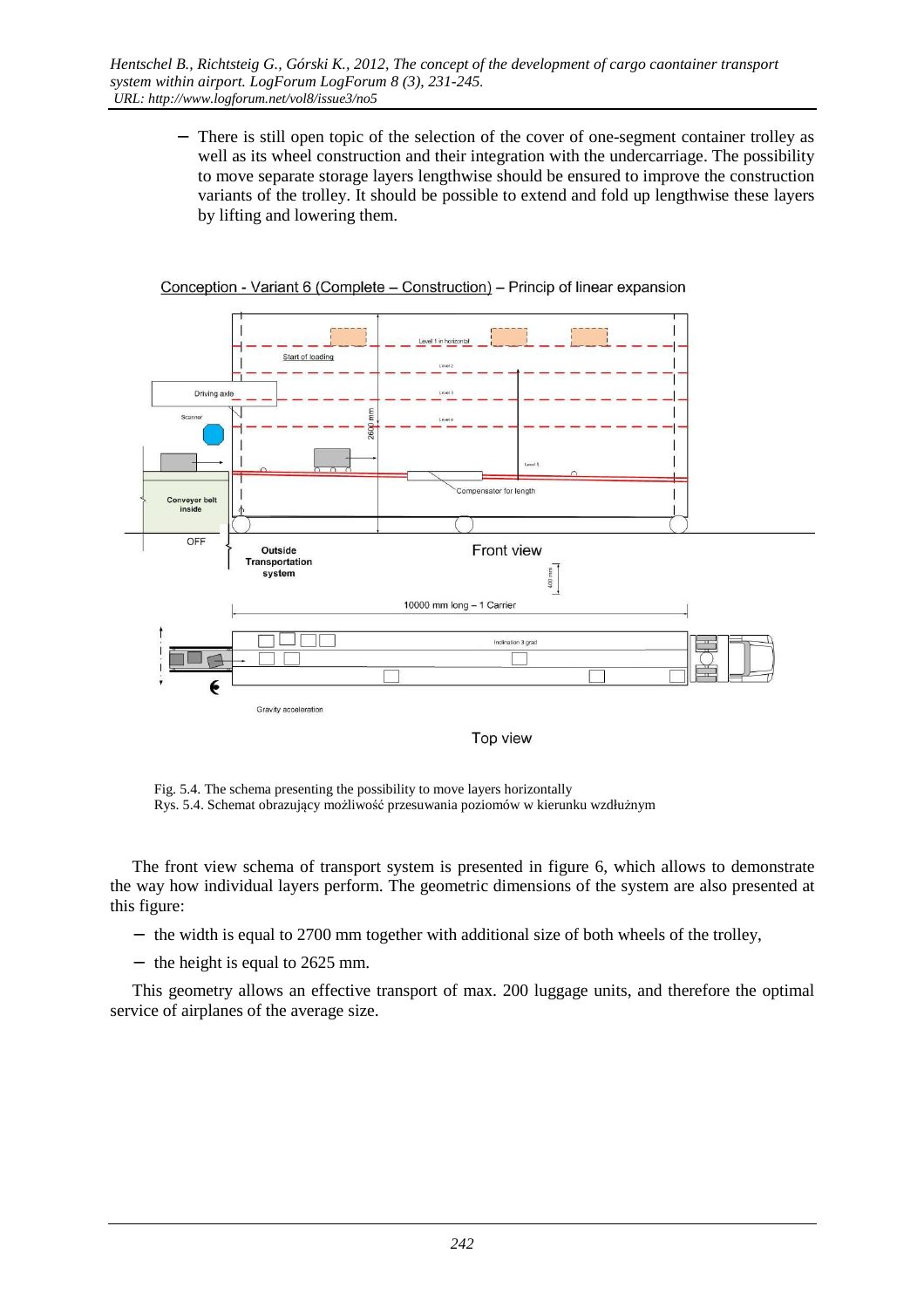

Fig. 6. The front view and the schema how three given loading spaces and storage layers operate Rys. 6. Rzut czołowy wraz ze schematem funkcjonowania 3 poszczególnych przestrzeni ładunkowych i poziomów odkładczych

### **SUMMARY AND CONCLUSIONS**

The potential automated solution how to create logistic processes inside the airport area, between check-in terminals and hatchways of airplanes was presented. The presented solution is a compact, uniform and complex concept, within which an attempt is made to create the possibility to transport a set of luggage units of one destination in one cycle, between check-in terminal and an airplane of an average size. It fulfils all actual safety requirements thanks to the great integration of identification systems for the luggage units with their content as well as to its closed structure. Therefore this system excludes the possibility to mistakenly change the luggage in regards to its destination, and at the same time it minimizes the risk of eventual terrorist attacks.

Based on presented system, the problem of transport logistics inside airports can be solved in a complex way. The technical solution of a proposed container trolley, which works in the form of RampSnake device, assures the reliable and collision-free transport of luggage units from the check-in terminal to the hatchways of airplanes.

The innovative input of originators of this project (Hentschel, Richtsteig) relates to the creation of sophisticated solutions of highly efficient systems of goods flow, based on automatically controlled storage fields of this trolley as well as automatic stations for picking luggage units in check-in area and transporting them to hatchways of airplanes. The innovation of this solution consists mainly of the speed of transport processes realized. The challenge of this task lies in the differentiation of the geometry of transported luggage units and the threat of their blocking during their flow within the transport system. Richtsteig company possesses all engineering competences for effective realization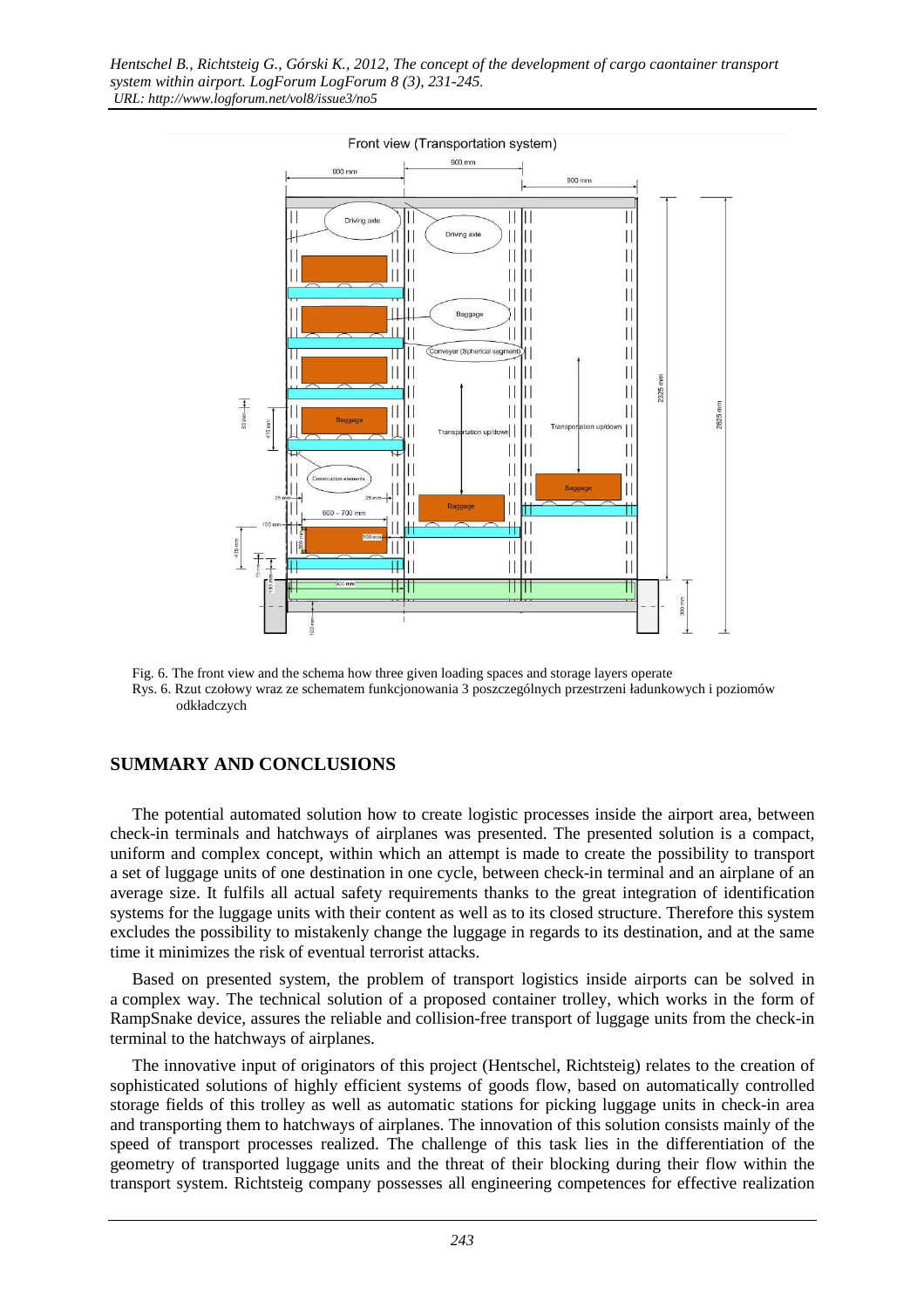of this project as well as is supported by the scientific environment. All these factors ensure the creation of such sophisticated solutions in the area of material flow systems. The internal steering system of such multilevel system cannot be an easy one, only the transfer of luggage units on transponder band manually and in automatically steering one should be considered as a very innovative challenge.

#### **REFERENCES**

- Artigues C., Kolisch R., Lopez P., 2010, Scheduling and planning the outbound baggage process at international airports, Industrial Engineering and Engineering Management (IEEM), 2010 IEEE International Conference, 7-10 Dec.
- Ashford N.J., Mumayiz S.A., Wright P.H., Wiley C., 2011, Airport engineering. Planning, design and development of 21st century airports (4th edition)
- Chang Y.S., Son M.G., Oh Ch.H., 2011, Design and implementation of RFID based air-cargo monitoring system, Advanced Engineering Informatics, 25, 1, 41-52.
- Erxleben T., Sallwey L, 2007,The impact of current developments on the baggage flow at airports and derived trends in airport logistics. LogForum 3,1,5
- Huderek-Glapska S., 2010. Port lotniczy w systemie transportu intermodalnego [Airport in intermodal transport system]. LogForum 6, 1, 5.
- Jarzemskiene I., 2009, Research into the methods of analysing the productivity indicators of transport terminals, Transport 24, 3, 192-199.
- Kuhnt S., Wenzel S., 2010, Information acquisition for modelling and simulation of logistics networks, Journal of Simulation, 4, 109-115.
- Leukel J., Jacob A., Karaenke P., Kirn S., Klein A., 2011, Individualization of goods and services: towards a logistics knowledge infrastructure for Agile supply chains, Artificial Intelligence for Business Agility, AAAI 2011 Spring Symposium, SS-1103.
- Schaar D., Sherry L., 2010, Analysis of airport stakeholders, Integrated Communications Navigation And Surveillance Conference (ICNS), 11-13 May.

## **AUTOMATYZACJA ŁAŃCUCHA LOGISTYCZNEGO W FORMIE INNOWACYJNEJ KONCEPCJI ROZWOJU SYSTEMU TRANSPORTU KONTENERÓW DO TRANSPORTU BAGAŻU W PORTACH LOTNICZYCH**

**STRESZCZENIE.** Wstep: Transport jednostek bagażowych pomiędzy budynkami terminali portów lotniczych a samolotami pasażerskimi charakteryzuje sie obecnie stosowaniem prostych rozwiązań transportowych i ręcznym przeładunkiem bagażu podróżnych. Do realizacji przedmiotowego transportu używa się wózków bagażowych, które podczepione pod ciągnik, przemieszcza się bezpośrednie w otoczenie obsługiwanego samolotu. Zarówno załadunek na wózki, jak również rozładunek w obrębie luków samolotowych odbywa się w ramach obsługi ręcznej.

Ze względu na współczesne wymogi bezpieczeństwa powstała potrzeba wygenerowania nowego, pracującego w cyklu zamkniętym systemu transportowego, opartego na automatycznym urządzeniu do za- i rozładunku jednostek bagażowych.

**Metody:** Na podstawie analitycznych wyników badań przy użyciu schematu morfologicznego wygenerowano szereg potencjalnych wariantów urządzenia. Ich szczegółowa ocena oraz optymalizacja poszczególnych wariantów pozwoliły na opracowanie koncepcji kompleksowego rozwiązania problemów w zakresie niezawodnego transportu jednostek bagażowych w portach lotniczych.